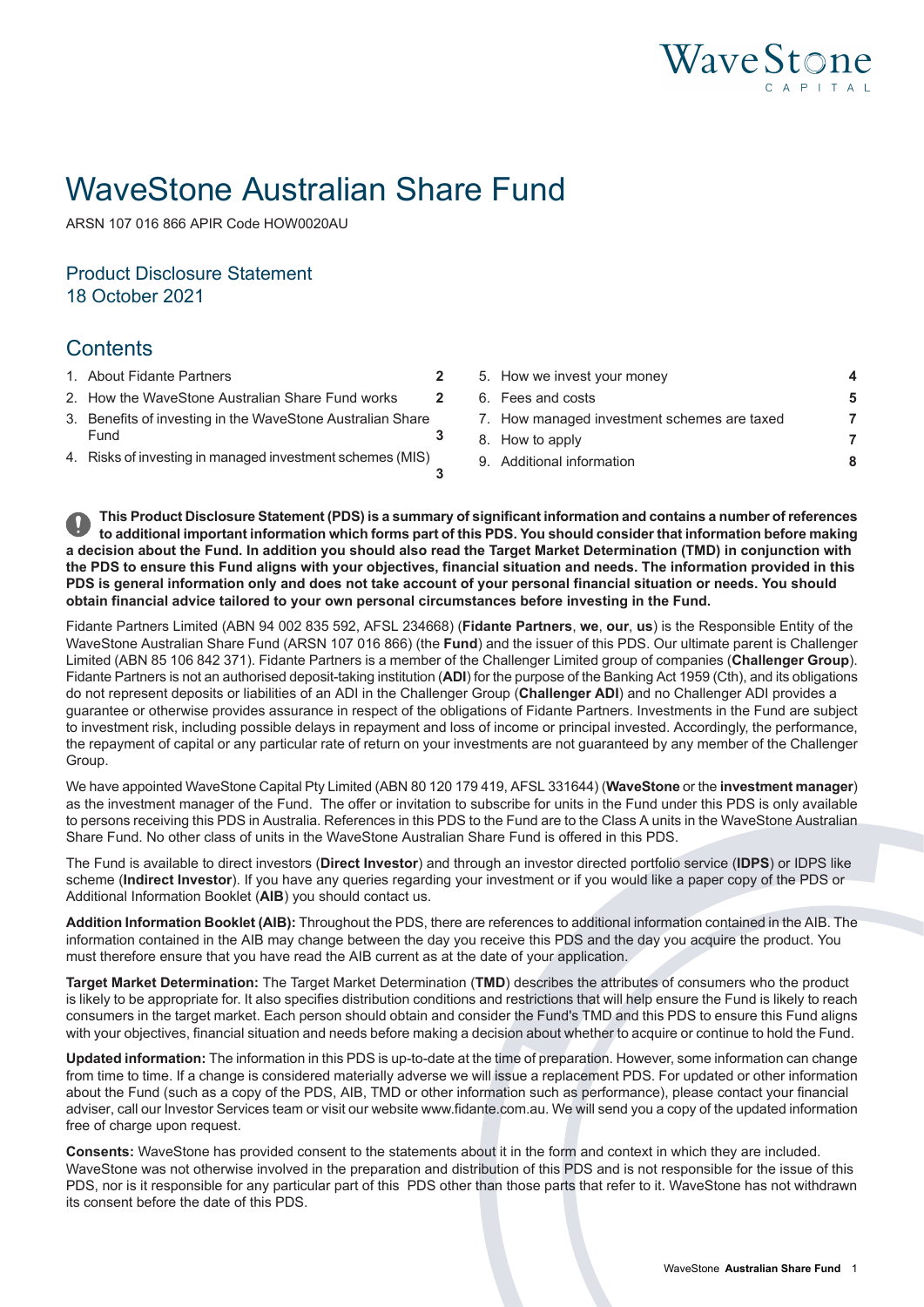# <span id="page-1-0"></span>1. About Fidante Partners

## **Fidante Partners – the Responsible Entity**

Fidante Partners is the Responsible Entity of the Fund. As Responsible Entity, we issue units in the Fund and are legally responsible to the unitholders of the Fund for its operation.

Fidante Partners forms long term alliances with talented investment teams to support and grow specialist investment management businesses. Through these strategic partnerships, we're able to provide investors with some of the world's most compelling investment strategies. We have appointed WaveStone as the investment manager of the Fund. We provide back office, marketing, distribution, administration, and compliance support services to WaveStone, allowing WaveStone the freedom to focus on investing and managing the assets of the Fund.

A related entity of Fidante Partners has a partial equity stake in WaveStone. Neither we, nor any of our related entities, nor WaveStone guarantee the repayment of your capital or the performance of your investment or any particular taxation consequences of investing.

### **WaveStone – the Investment Manager**

Established in 2006, WaveStone is a boutique Australian equities fund manager with an active, high conviction approach to investment management.

WaveStone aims to enhance the returns to investors by thoroughly analysing companies to determine sustainable competitive advantage. The key to this analysis is identifying companies which WaveStone believes display superior corporate DNA and operate within favourable industry dynamics which can deliver above market earnings growth. WaveStone considers the taxation consequences of investment decisions to be an important part of its investment philosophy.

# <span id="page-1-1"></span>2. How the WaveStone Australian Share Fund works

The Fund is a registered managed investment scheme (also known as a managed fund) that is an unlisted Australian unit trust governed by the constitution together with the Corporations Act 2001 (Cth) (**Corporations Act**) and other laws. Managed funds pool individual investors' monies which are then used to purchase assets in line with the Fund's investment objective.

Investors in the Fund are issued units in the Fund which represent their beneficial interest in the assets of the Fund, but do not give an investor an interest in any particular asset of the Fund. Certain rights are attached to these units and these rights are exercisable by the person who owns the units (referred to as **Direct Investor**, **unitholders** throughout this PDS). For specific information on investing, please refer to '8. How to apply' in this PDS. Investors accessing the Fund through an IDPS are referred to as Indirect Investors throughout this document. Indirect Investors do not become unitholders in the Fund, nor do they acquire the rights of a unitholder.

The number of units you can purchase will depend on the amount being invested and the investment unit price calculated for the day we receive your valid application form.

### **Investing**

You can invest in the Fund as a Direct Investor, or an Indirect Investor.

For Direct Investors the minimum initial investment amount is \$10,000; or \$1,000 when a Regular Savings Plan is established. For additional investments, the minimum one-off additional investment amount is \$1,000 and the minimum Regular Savings Plan amount is \$100 per month. We can vary or waive the minimum investment amounts at any time.

For more information on how to make an investment, refer to '8. How to apply' in this PDS. All individual or joint investors in the Fund must be at least 18 years of age and all new investors must comply with our Customer Identification Program. Please refer to 'Customer Identification Program' in the Fund's AIB available on our website.

Indirect Investors should contact their IDPS operator for application information.

### **Withdrawing**

Once invested in the Fund, you can generally withdraw your investment at any time by making a withdrawal (subject to certain requirements).

For Direct Investors the minimum withdrawal amount is \$1,000. The number of units you can withdraw will depend on the amount being withdrawn and the withdrawal unit price calculated for the day we receive your withdrawal request. In some circumstances, such as when there is a freeze on withdrawals you may not be able to withdraw your funds within the usual period upon request. Refer to 'Withdrawal risk' in this PDS for more information.

Indirect Investors should contact their IDPS operator for withdrawal information.

### **Unit prices**

Unit prices will vary as the market value of the Fund's assets rise and fall. Unit prices are determined in accordance with the Constitution and are usually calculated each New South Wales business day. We have a Unit Pricing Permitted Discretions Policy which sets out how we will exercise any discretion in relation to the unit pricing. You can request a copy of this policy free of charge by contacting us on 13 51 53.

### **Processing**

If your valid investment or withdrawal request is received in our Sydney office before 3:00pm Sydney time on a NSW business day (referred to as the **transaction cut-off time**), it will usually be processed using the unit price determined as at the close of business on that day. If your valid investment or withdrawal request is received after the transaction cut-off time, or on a non-business day, it will usually be processed using the applicable unit price calculated as at the close of business on the next business day. We will provide notice if we are to change the transaction cut-off time.

## **Frequency of distributions**

The Fund generally pays distributions half-yearly; however, we do not guarantee any level of distributions and there may be periods in which reduced or no distributions are paid. Distributions will generally be paid directly to a nominated Australian financial institution or reinvested in additional units in the Fund as soon as practicable after the end of the Fund's distribution period.

## **How distributions are calculated**

Distributions you receive will generally represent your share of the distributable income of the Fund and can be made up of both income and net realised capital gains. Where more than one class is on issue, the distributable income referable to each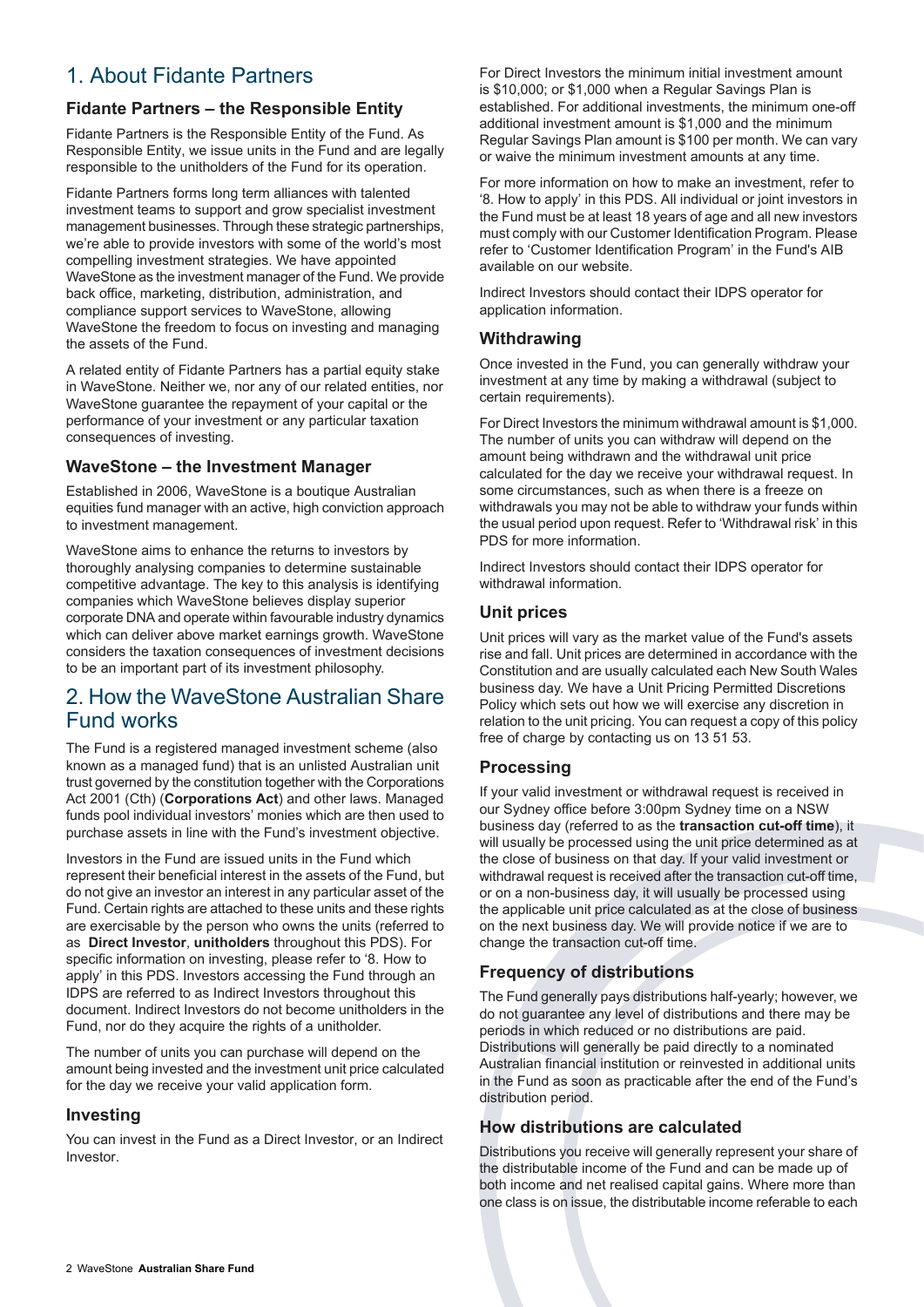particular class will be the proportion of distributable income properly referable to that class of units. Your share of any distribution depends on how many units you held at the end of the distribution period as a proportion of the total number of units on issue in the Fund at that time.

In certain circumstances, some income and/or net realised capital gains may be held back until the final distribution of the distribution period (being a period of up to 12 months) at the end of June to allow for market volatility.

**You should read the important information about 'How the Fund is governed', 'Additional information about investing', 'Additional information about withdrawing', 'Additional information about transactions', 'How unit prices are calculated', and 'Additional information about distributions' in the AIB before making a decision. Go to www.fidante.com.au/WASF\_AIB.pdf. The material relating to 'How the Fund is governed', 'Additional information about investing', 'Additional information about withdrawing', 'Additional information about transactions', 'How unit prices are calculated', and 'Additional information about distributions' may change between the time when you read this PDS and when you acquire the product.**

# <span id="page-2-0"></span>3. Benefits of investing in the WaveStone Australian Share Fund

### **Significant features and benefits**

- **Diversification**: access to an actively managed diversified portfolio consisting primarily of Australian equities with a growth bias investment style.
- **Experienced investment professionals**: access to experienced investment professionals who specialise in Australian equities and who seek to identify opportunities across market cycles.
- **Proprietary research model**: WaveStone undertake significant proprietary research to identify quality businesses that display sustainable competitive advantage.
- **Capture growth**: access to a portfolio that has the potential to provide long-term capital growth.
- <span id="page-2-1"></span>**Tax effectiveness**: the distributions of the Fund are expected to include franking credits.

Refer to '5. How we invest your money' in this PDS for more information on the Fund's investments.

# 4. Risks of investing in managed investment schemes (MIS)

All investments carry risk. Different strategies carry different levels of risk depending on the assets that make up the strategy. Generally, assets with the potential for the highest long-term returns may also carry the highest level of risk.

When investing in an MIS, it is important to note that the value of assets in the MIS and the level of returns will vary. No return is guaranteed. Future returns may differ from past returns and investors may lose some or all of their money invested. Additionally, laws (including tax laws) that affect MIS may change in the future, which may have an adverse effect on the returns of MIS,

The level of acceptable risk will vary across investors and will depend upon a range of factors such as age, investment timeframe, where other parts of the investor's wealth is invested and the investor's level of risk tolerance.

The significant risks of investing in the Fund include:

- **Currency risk:** Some securities held by the Fund may be denominated in a currency different to Australian Dollars. A change in the value of these currencies relative to the Australian dollar can affect the value of the investments.
- **Derivative risk:** Risks associated with using derivatives may include, but are not limited to, the value of a derivative failing to move in line with that of the underlying asset and its potential illiquidity. Derivatives may also be subject to collateral risk and counterparty risk (refer to AIB).
- **Equity security risk:** The value of an equity security is affected by internal (e.g. changes in management) and external (e.g. market sentiment) factors that may impact the performance of the actual company over short or extended period of time.
- **Fund risk:** The risk that changes to the Fund such as termination, changes to fees, or changes in government policies (including investment sanctions) can have an impact on the Fund and/or its investors.
- **Liquidity risk:** The risk that the securities in which the Fund is invested, or the Fund itself, may become illiquid. This may also impact an investor's ability to withdraw from the Fund (refer to 'Withdrawal risk' in the AIB).
- **Market risk:** The possibility for an investor to experience losses due to factors that affect the overall performance of the financial markets outside the control of the Fund.

**You should read the important information about 'Additional information about significant risks' in the AIB before making a decision about the Fund. Go to www.fidante.com.au/WASF\_AIB.pdf. The material relating to 'Additional information about significant risks' may change between the time when you read this PDS and when you acquire units in the Fund.**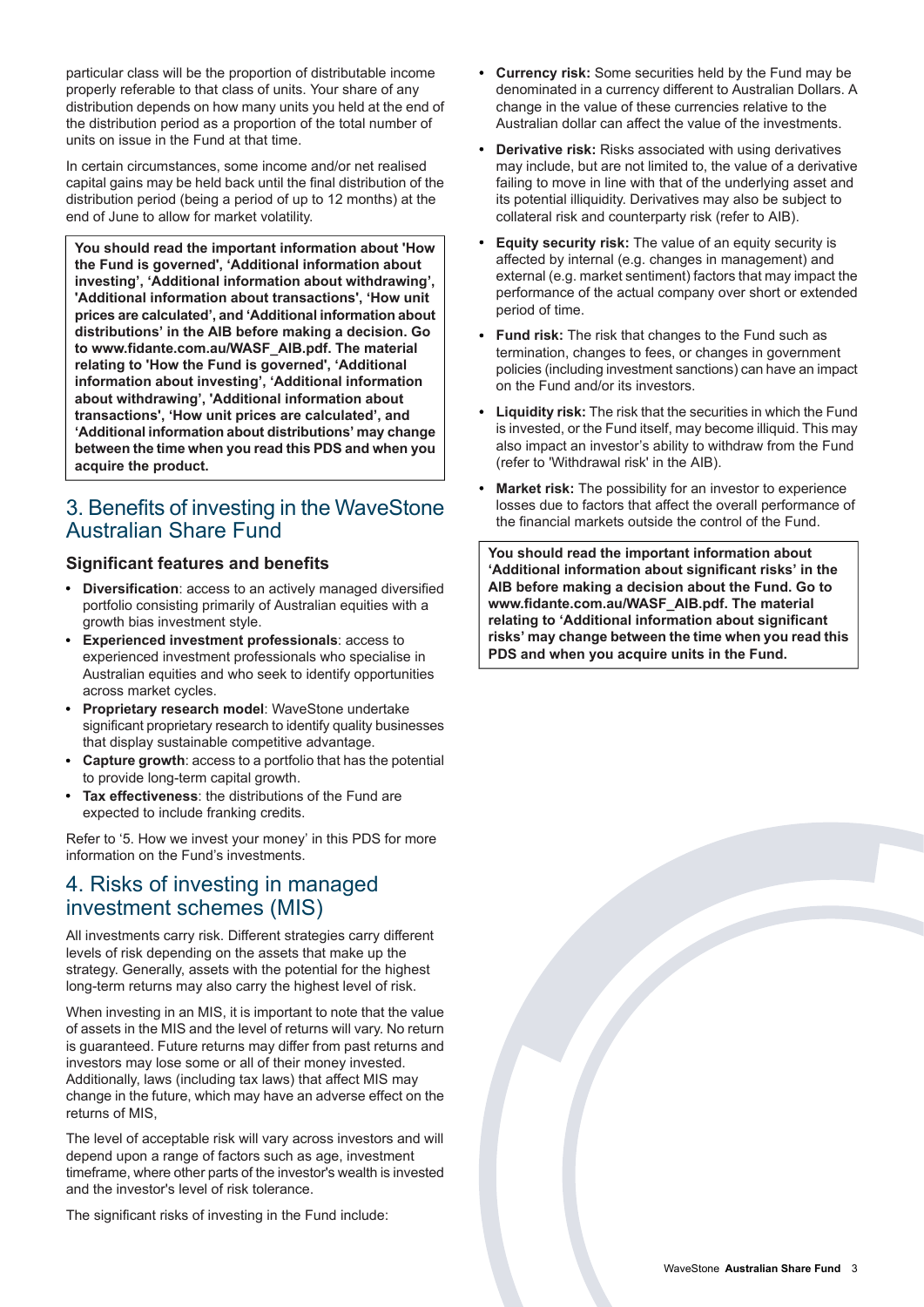# <span id="page-3-0"></span>5. How we invest your money

When choosing what to invest in, you should consider the likely investment return of the Fund, the risks associated  $\mathbf \Omega$ **with investing in the Fund, and your own personal objectives, risk preference and investment time frame.**

| Investment return<br>objective                           | The Fund aims to outperform its benchmark over rolling three-year periods.                                                                                                                                                                                                                                                                                                                                                                                                                                                                                                                                                                                                                                                        |  |
|----------------------------------------------------------|-----------------------------------------------------------------------------------------------------------------------------------------------------------------------------------------------------------------------------------------------------------------------------------------------------------------------------------------------------------------------------------------------------------------------------------------------------------------------------------------------------------------------------------------------------------------------------------------------------------------------------------------------------------------------------------------------------------------------------------|--|
| <b>Minimum suggested</b><br>investment timeframe         | At least five years                                                                                                                                                                                                                                                                                                                                                                                                                                                                                                                                                                                                                                                                                                               |  |
| <b>Benchmark</b>                                         | S&P/ASX 300 Accumulation Index                                                                                                                                                                                                                                                                                                                                                                                                                                                                                                                                                                                                                                                                                                    |  |
| <b>Risk level</b>                                        | Higher risk<br>Lower risk<br>Typically, higher rewards<br>Typically, lower rewards                                                                                                                                                                                                                                                                                                                                                                                                                                                                                                                                                                                                                                                |  |
|                                                          | $\overline{5}$<br>6 <sup>1</sup><br>$\overline{2}$<br>$\mathbf{3}$<br>4                                                                                                                                                                                                                                                                                                                                                                                                                                                                                                                                                                                                                                                           |  |
|                                                          | Refer to 'Additional information about the Fund's investments' in the AIB for further information about<br>the Fund's risk.                                                                                                                                                                                                                                                                                                                                                                                                                                                                                                                                                                                                       |  |
| <b>Description of the</b><br><b>Fund</b>                 | The Fund is managed by WaveStone who build a diversified portfolio of companies listed on Australian<br>exchanges and up to 10% in companies listed on international stock exchanges in developed markets,<br>which seeks to offer investors long-term capital growth opportunities.                                                                                                                                                                                                                                                                                                                                                                                                                                              |  |
|                                                          | The Fund is intended to be suitable for investors who are happy to invest for at least five years, are<br>seeking high levels of return and are comfortable with high volatility including the possibility of periods<br>of negative returns. To help you understand the following information relating to the Fund's investments,<br>definitions of the important investment terms are provided in the AIB.                                                                                                                                                                                                                                                                                                                      |  |
|                                                          | <b>Investment approach</b>                                                                                                                                                                                                                                                                                                                                                                                                                                                                                                                                                                                                                                                                                                        |  |
|                                                          | WaveStone is an active investment manager that places primary emphasis on bottom-up stock picking<br>through comprehensive research, instead of targeting a market index exposure.                                                                                                                                                                                                                                                                                                                                                                                                                                                                                                                                                |  |
|                                                          | WaveStone's investment approach focuses on companies which WaveStone believe exhibit Sustainable<br>Competitive Advantage (SCA). A company's SCA is determined after analysing its corporate make<br>up or 'DNA' and the broader industry dynamics within which it operates. WaveStone then applies a<br>set of valuation, balance sheet and growth tests to further refine the number of companies that are<br>considered suitable for the portfolio. Applying portfolio risk guidelines to the target portfolio of companies<br>together with an assessment of how each company's share price is currently trading will determine<br>the final portfolio mix for the Fund, typically between 30-50 individual company holdings. |  |
|                                                          | <b>Investment universe</b>                                                                                                                                                                                                                                                                                                                                                                                                                                                                                                                                                                                                                                                                                                        |  |
|                                                          | The Fund invests primarily in securities listed on Australian exchanges but may also have up to 10%<br>exposure to international securities listed on exchanges in developed markets. Securities include<br>equity securities, hybrid securities (for example, convertible preference shares) and shares in unlisted<br>companies provided that they are expected to list within 12 months. The Fund will usually have some<br>cash investments and may use options, futures and other derivatives.                                                                                                                                                                                                                               |  |
|                                                          | Derivatives may be used as a risk management tool to hedge against adverse market movements<br>and at times, to gain exposure to underlying investments. Derivatives may be used as part of<br>WaveStone's currency strategy (see below). WaveStone does not intend to gear the Fund through<br>the use of derivatives. Other than for managing foreign exchange risk, the notional derivatives exposure                                                                                                                                                                                                                                                                                                                          |  |
|                                                          | of the Fund is limited to 10% of the Net Asset Value of the Fund.                                                                                                                                                                                                                                                                                                                                                                                                                                                                                                                                                                                                                                                                 |  |
|                                                          | <b>Currency strategy</b>                                                                                                                                                                                                                                                                                                                                                                                                                                                                                                                                                                                                                                                                                                          |  |
|                                                          | The Fund's international exposure may be hedged back to the Australian dollar, from time to time, at<br>WaveStone's discretion.                                                                                                                                                                                                                                                                                                                                                                                                                                                                                                                                                                                                   |  |
| <b>Strategic asset</b><br>allocation ranges <sup>1</sup> | Asset class <sup>2</sup> Min (%) Max (%)<br><b>Securities</b><br>90<br>100<br>Cash<br>0<br>10<br>'These are asset allocation ranges for the Fund. If market movements, investments into or withdrawals from the Fund, or changes<br>in the nature of an investment, cause the Fund to move outside these ranges, or a limit set out in this PDS, this will be addressed<br>by us or WaveStone as soon as reasonably practicable.<br><sup>2</sup> These ranges represent the effective cash exposure (after the cash cover for derivatives has been taken into account).                                                                                                                                                           |  |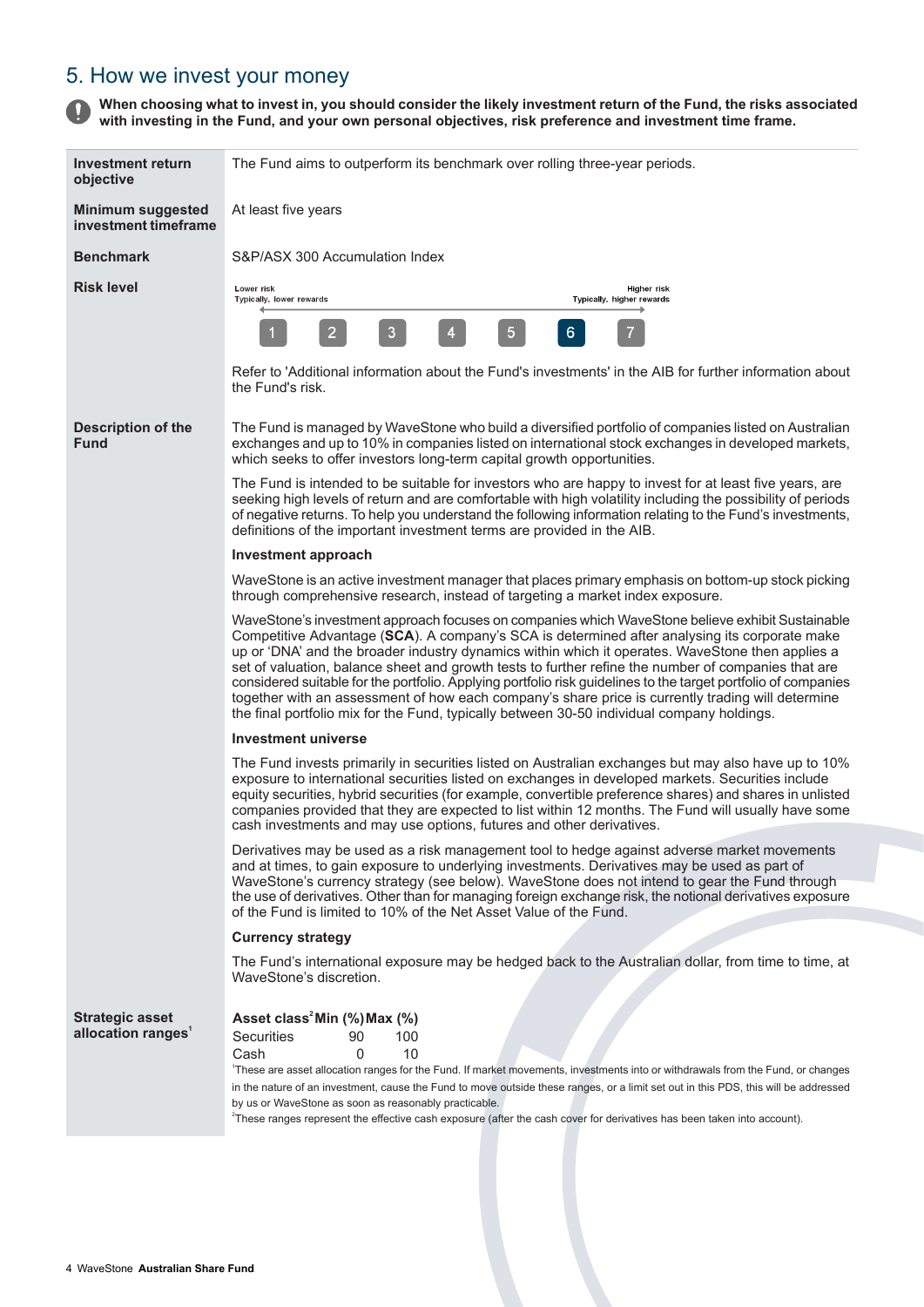| Labour standards or<br>environmental, social<br>or ethical (ESG)<br>considerations | While WaveStone takes into account labour standards and environmental, social and ethical<br>considerations when selecting, retaining or realising underlying investments, it does not adhere to any<br>particular set of standards. WaveStone will consider general factors such as, but not limited to, labour<br>relations, potential environment impacts and whether a company has a clearly defined code of conduct<br>and ethics policies. WaveStone's consideration of ESG factors, including exclusions, is detailed further<br>in the AIB. |
|------------------------------------------------------------------------------------|-----------------------------------------------------------------------------------------------------------------------------------------------------------------------------------------------------------------------------------------------------------------------------------------------------------------------------------------------------------------------------------------------------------------------------------------------------------------------------------------------------------------------------------------------------|
| <b>Changes to</b><br>investment policy                                             | The Constitution permits a wide range of investments and gives us, as Responsible Entity, broad<br>investment powers. We may change the investment manager and/or vary the investment objectives,<br>strategies, benchmarks, asset allocation ranges and processes of the Fund. We will give unitholders<br>written notice of any material variation which we believe they would not have reasonably expected.                                                                                                                                      |

**You should read the important information about 'Additional information about the Fund's investments' in the AIB before making a decision. Go to www.fidante.com.au/WASF\_AIB.pdf. The material relating to 'Additional information** about the Fund's investments' may change between the time when you read this PDS and when you acquire the **product.**

# <span id="page-4-0"></span>6. Fees and costs

#### **DID YOU KNOW?**

Small differences in both investment performance and fees and costs can have a substantial impact on your long term returns. For example, total annual fees and costs of 2% of your account balance rather than 1% could reduce your final return by up to 20% over a 30 year period (for example, reduce it from \$100,000 to \$80,000). You should consider whether features such as superior investment performance or the provision of better member services justify higher fees and **costs. You may be able to negotiate to pay lower fees. Ask the fund or your financial adviser.**

#### **TO FIND OUT MORE**

If you would like to find out more, or see the impact of the fees based on your own circumstances, the **Australian Securities and Investments Commission** (**ASIC**) Moneysmart website ([www.moneysmart.gov.au\)](http://www.moneysmart.gov.au) has a managed funds fee calculator to help you check out different fee options.

#### **Fees and other costs**

This section shows fees and other costs that you may be charged. The information in this summary can be used to compare costs between different simple managed investment schemes. These fees and costs may be paid directly from your account or deducted from the returns on your investment. Taxes are set out in another part of this document. You should read all the information about fees and costs because it is important to understand their impact on your investment.

#### **Fees and costs summary**

| WaveStone Australian Share Fund                                                                        |                                                                                                                                                            |                                                                                                                                                                                                                                                                      |                                                                                                                                                                   |  |
|--------------------------------------------------------------------------------------------------------|------------------------------------------------------------------------------------------------------------------------------------------------------------|----------------------------------------------------------------------------------------------------------------------------------------------------------------------------------------------------------------------------------------------------------------------|-------------------------------------------------------------------------------------------------------------------------------------------------------------------|--|
| Type of fee or cost                                                                                    | Amount <sup>6</sup>                                                                                                                                        | How and when paid                                                                                                                                                                                                                                                    |                                                                                                                                                                   |  |
| <b>Ongoing annual fees and costs</b>                                                                   |                                                                                                                                                            |                                                                                                                                                                                                                                                                      |                                                                                                                                                                   |  |
| Management fees and<br>$costs^{1,2,3,4}$                                                               | The management fees and<br>costs of the Fund                                                                                                               | The amount quoted is made up of the following three components:                                                                                                                                                                                                      |                                                                                                                                                                   |  |
| The fees and costs for<br>managing your investment                                                     | are 0.97% p.a. of the net<br>asset value of the Fund                                                                                                       |                                                                                                                                                                                                                                                                      | Management fees, which are calculated and accrued daily and paid<br>monthly in arrears from the Fund's assets on or around the last<br>business day of the month. |  |
|                                                                                                        |                                                                                                                                                            | Indirect costs (if any), which are deducted from the Fund's assets,                                                                                                                                                                                                  |                                                                                                                                                                   |  |
|                                                                                                        |                                                                                                                                                            | accrued daily in the net asset value, and then paid as and when due.                                                                                                                                                                                                 |                                                                                                                                                                   |  |
|                                                                                                        |                                                                                                                                                            | Recoverable expenses which may be abnormal operating expenses<br>(if any) that, if changed, will be deducted from the Fund's assets, and<br>paid as incurred; and/or normal operating expenses and investment<br>expenses, which are paid out of the management fee. |                                                                                                                                                                   |  |
| Performance fees                                                                                       | Not applicable                                                                                                                                             | Not applicable                                                                                                                                                                                                                                                       |                                                                                                                                                                   |  |
| Amounts deducted from<br>your investment in relation<br>to the performance of the<br>product           |                                                                                                                                                            |                                                                                                                                                                                                                                                                      |                                                                                                                                                                   |  |
| Transaction Costs <sup>5</sup><br>The costs incurred by the<br>scheme when buying or<br>selling assets | The net transaction<br>costs incurred by the Fund for<br>the last financial year were<br>approximately 0.00% p.a. of<br>the net asset value of the<br>Fund | Transaction costs are deducted from the assets of the Fund as and<br>when they are incurred (where not otherwise recovered through the<br>buy/sell spread).                                                                                                          |                                                                                                                                                                   |  |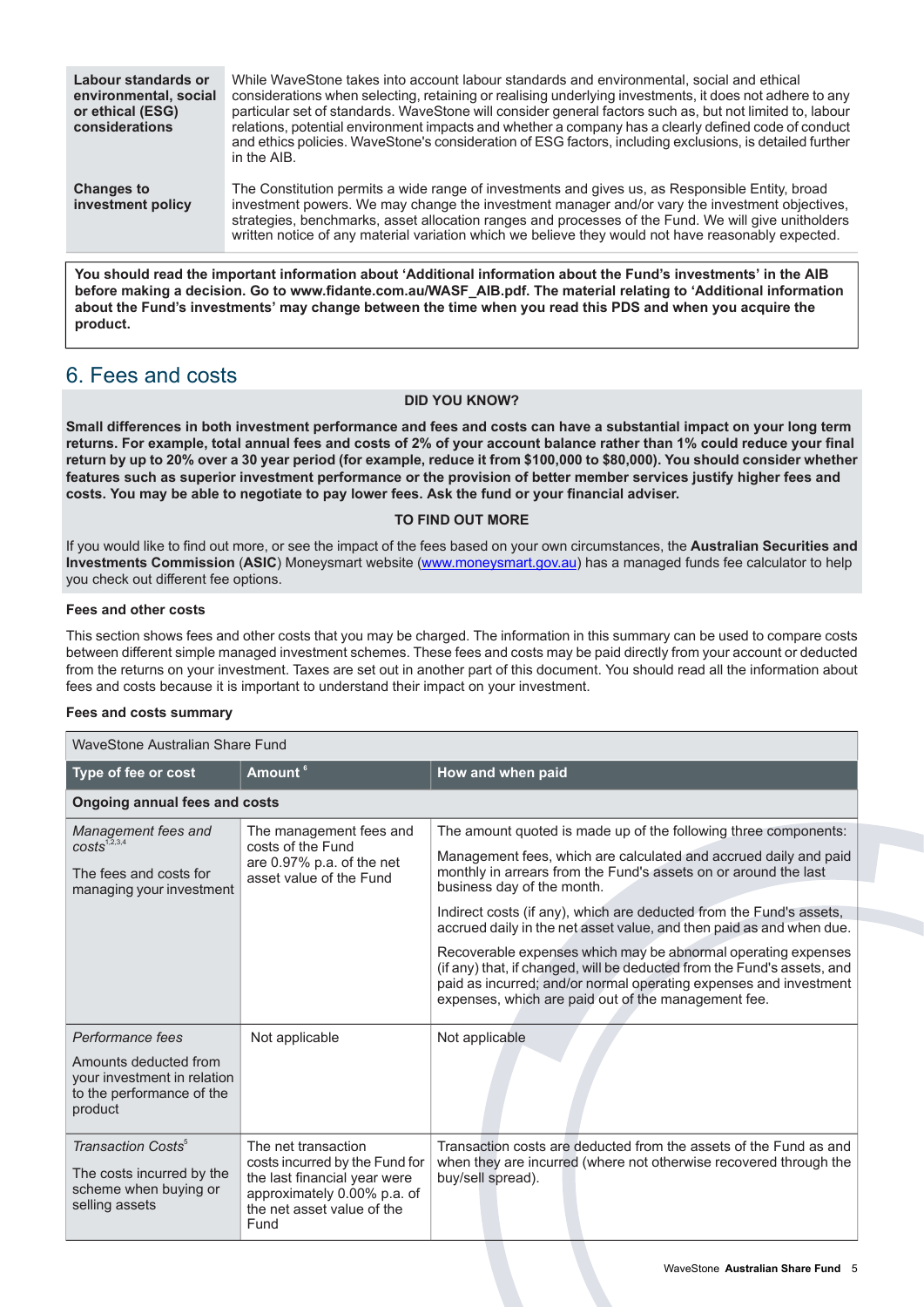| Member activity related fees and costs (fees for services or when your money moves in or out of the scheme)   |                                    |                                                                                    |  |
|---------------------------------------------------------------------------------------------------------------|------------------------------------|------------------------------------------------------------------------------------|--|
| Establishment fee                                                                                             | Not applicable                     | Not applicable                                                                     |  |
| The fee to open your<br>investment                                                                            |                                    |                                                                                    |  |
| <b>Contribution fee</b>                                                                                       | Nil                                | Not applicable                                                                     |  |
| The fee on each amount<br>contributed to your<br>investment                                                   |                                    |                                                                                    |  |
| <b>Buy-sell spread</b>                                                                                        | +0.20%/-0.20% of the               | Charged at time of transaction and paid into the Fund when you                     |  |
| An amount deducted from<br>your investment<br>representing costs incurred<br>in transactions by the<br>scheme | investment or withdrawal<br>amount | invest in or withdraw from the Fund. The spread is reflected in the<br>unit price. |  |
| Withdrawal fee                                                                                                | Nil                                | Not applicable                                                                     |  |
| The fee on each amount<br>you take out of your<br>investment                                                  |                                    |                                                                                    |  |
| Exit fee                                                                                                      | Not applicable                     | Not applicable                                                                     |  |
| The fee to close your<br>investment                                                                           |                                    |                                                                                    |  |
| Switching fee                                                                                                 | Nil                                | Not applicable                                                                     |  |
| The fee for changing your<br>investment options                                                               |                                    |                                                                                    |  |

1. Unless otherwise stated, all fees and costs are quoted gross of income tax and any Goods and Services Tax (**GST**) and reduced by any input tax credits (**ITC**s) or reduced input tax credits (**RITC**s) as applicable. Where available, the prescribed RITC rate is currently 55% or 75%, depending on the nature of the fee or cost incurred. Due to the impact of GST, ITC and RITC calculations, actual fees may vary slightly from those stated and may be rounded to two decimal places.

2. For certain wholesale clients (as defined in the Corporations Act) we may, at our discretion, negotiate, rebate or waive all or part of our fees. Please refer to 'Can fees be different for different investors?' under the heading 'Additional explanation of fees and costs' in the AIB for more information.

3. All estimates of fees and costs in this section are based on information available as at the date of this PDS and reflect the Responsible Entity's reasonable estimates of the typical fees for the current financial year. The costs component of management fees and costs reflect the actual amount incurred for last financial year and the Responsible Entity's reasonable estimates where information was not available as at the date of this PDS (adjusted to reflect a 12-month period). All figures have been rounded to two decimal places. Please refer to Management fees and costs' under the heading 'Additional explanation of fees and costs' in the AIB for more information on management fees and costs.

4. Please refer to 'Other payments' under the heading 'Additional explanation of fees and costs' in the AIB for more information on costs that may be payable.

- 5. Transaction costs are the costs associated with the buying and selling of the Fund's assets. These costs include brokerage, settlement costs, clearing costs, stamp duty and other government taxes or charges and include the transactional and operational costs incurred by the underlying assets. Transaction costs are recovered from the assets of the Fund as and when they are incurred. The amount quoted reflects the transaction costs not recovered by the buy/sell spread for the last financial year (adjusted to reflect a 12-month period), including our reasonable estimates where information about actual costs was unavailable at the date of this PDS.
- 6. 'Nil' means there is an entitlement under the constitution but we have elected not to charge it. 'Not applicable' means there is no entitlement for us to charge this fee.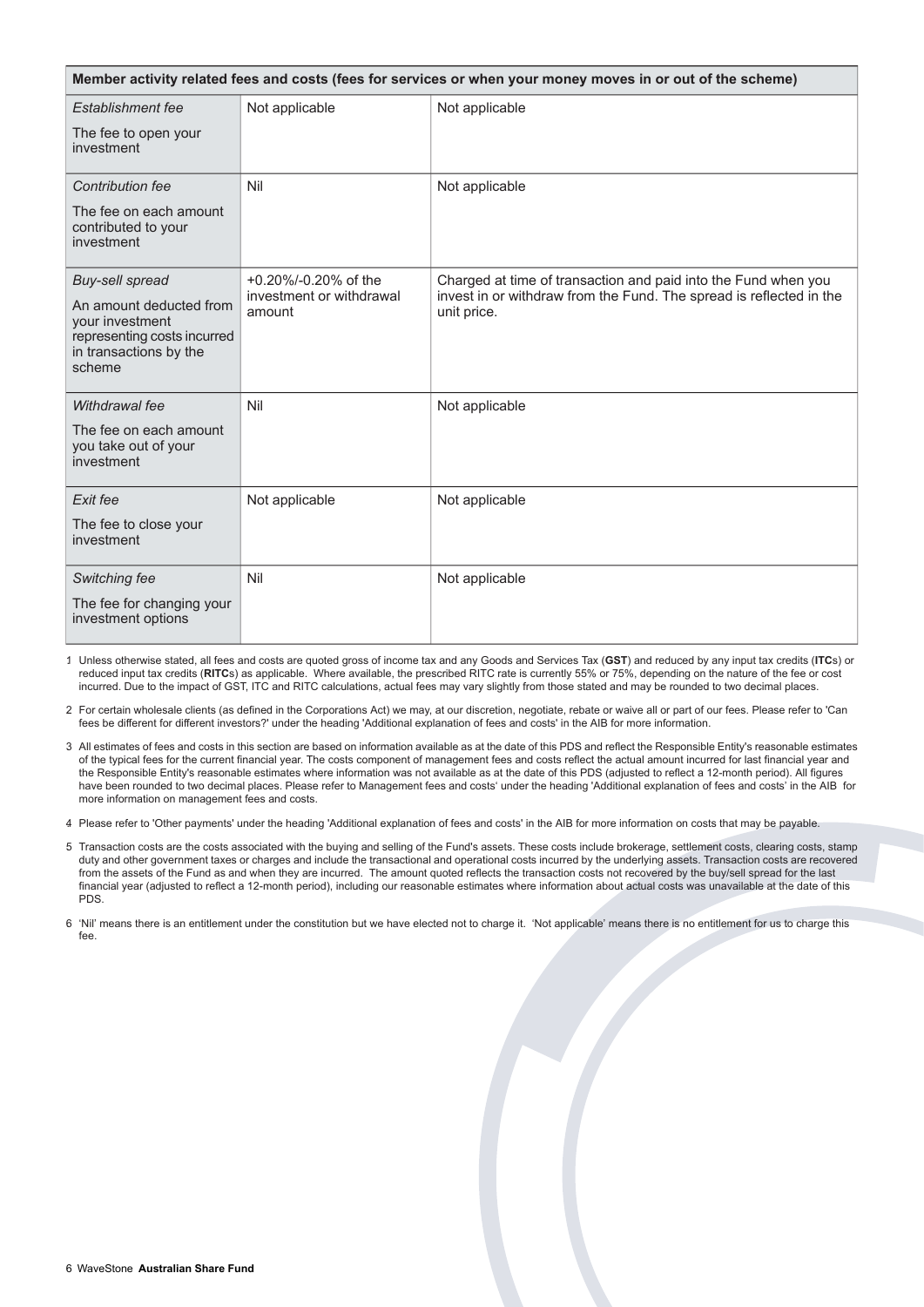# **Example of annual fees and costs for the Fund**

This table gives an example of how the ongoing annual fees and costs in the Fund can affect your investment over a 1-year period. You should use this table to compare this product with products offered by other managed investment schemes.

| <b>EXAMPLE - WaveStone</b><br><b>Australian Share Fund</b> | BALANCE OF \$50,000 WITH A CONTRIBUTION OF \$5,000 DURING YEAR |                                                                                                                                                                                 |
|------------------------------------------------------------|----------------------------------------------------------------|---------------------------------------------------------------------------------------------------------------------------------------------------------------------------------|
| <b>Contribution Fees</b>                                   | Nil                                                            | For every additional \$5,000 you put in, you will be charged \$0                                                                                                                |
| <b>Plus</b> Management fees<br>and costs                   | 0.97% p.a. of the net asset<br>value of the Fund               | And, for every \$50,000 you have in the Fund, you will be charged or<br>have deducted from your investment \$485 each year.                                                     |
| <b>PLUS</b> Performance fees                               | Nil                                                            | And, you will be charged or have deducted from your investment \$0<br>in performance fees each year.                                                                            |
| <b>PLUS</b> Transaction costs                              | 0.00% p.a. of the net asset<br>value of the Fund               | And, you will be charged or have deducted from your investment \$0<br>in transaction costs.                                                                                     |
| <b>EQUALS</b> Cost of the Fund                             |                                                                | If you had an investment of \$50,000 at the beginning of the year and<br>you put in an additional \$5,000 during that year, you would be charged<br>fees of and costs of: \$485 |
|                                                            |                                                                | What it costs you will depend on the investment option you<br>choose and the fees you negotiate.                                                                                |

This example assumes that the \$5,000 contribution is made at the end of the year and the value of the investment is otherwise consistent, therefore the management fees and costs associated above are calculated using the \$50,000 balance only. Please note that this is just an example. In practice, actual investment balances will vary daily and the actual fees and expenses we charge are based on the value of the Fund, which also fluctuates daily. Additional fees may apply. Please note that this example does not capture all the fees and costs that may apply to you such as the buy/sell spread. For a detailed explanation about all of the fees and costs that apply see the fees and costs summary above.

# **Calculator**

There is a calculator provided by ASIC on its Moneysmart website (www.moneysmart.gov.au) that you can use to calculate the effect of fees and costs on your balance.

### **Additional explanation of fees and costs**

Please refer to the 'Fees and other costs' section in the AIB for further explanations of the fees and costs of the Fund.

**Additional fees may be paid to a financial adviser if one is consulted. You should refer to the financial adviser's statement of advice which provides details of the fees payable.**

### **Can the fees change?**

All fees can change. Reasons for this might include changing economic conditions and changes in regulation. We will give unitholders 30 days' written notice of any proposed increase in fees. We cannot charge more than the Constitution allows. If we wish to raise fees above the amount allowed for in the Constitution, we would first need to obtain the approval of unitholders. We also reserve the right to waive or reduce any of the fees and costs described in this PDS without prior notice.

<span id="page-6-0"></span>**You should read the important information about 'Fees and costs' in the AIB before making a decision about this product. Go to www.fidante.com.au/WASF\_AIB.pdf. The material relating to 'Fees and costs' may change between the time when you read this PDS and when you acquire the product.**

# 7. How managed investment schemes are taxed

**Investing in a registered managed investment scheme is likely to have tax and/or social security consequences and you are strongly advised to seek professional tax advice.**

The Responsible Entity has elected for the Fund to be an Attribution Managed Investment Trust (**AMIT**). It is intended that all determined trust components (i.e. assessable income, exempt income and non-assessable non-exempt income) will be attributed to members each year so that the Fund itself is not subject to tax. As an investor you will be assessed for tax on your attributed share of the Fund's taxable income, including any net capital gains. The Fund does not pay tax on behalf of Australian investors. Fidante Partners is not a registered tax (financial) adviser and is not licensed or authorised to provide tax advice. We strongly advise that you obtain your own professional advice regarding your position, as tax and social security laws are complex and subject to change, and investors' individual circumstances vary.

<span id="page-6-1"></span>**You should read the important information about 'Taxation considerations' in the AIB before making a decision. Go to www.fidante.com.au/WASF\_AIB.pdf. The material relating to 'Taxation considerations' may change between the time when you read this PDS and when you acquire the product.**

# 8. How to apply

You can invest in the Fund as a Direct Investor, or an Indirect Investor.

#### **Direct Investors**

The following applies to Direct Investors investing through Fidante Partners. To make your initial investment:

- read this PDS, the AIB and the Fund's TMD on our website;
- complete and sign the relevant application form available on our website, and include all required customer identity verification documents; and
- post all documentation to:

Fidante Partners Reply Paid 86049 Sydney NSW 2001 (No stamp required).